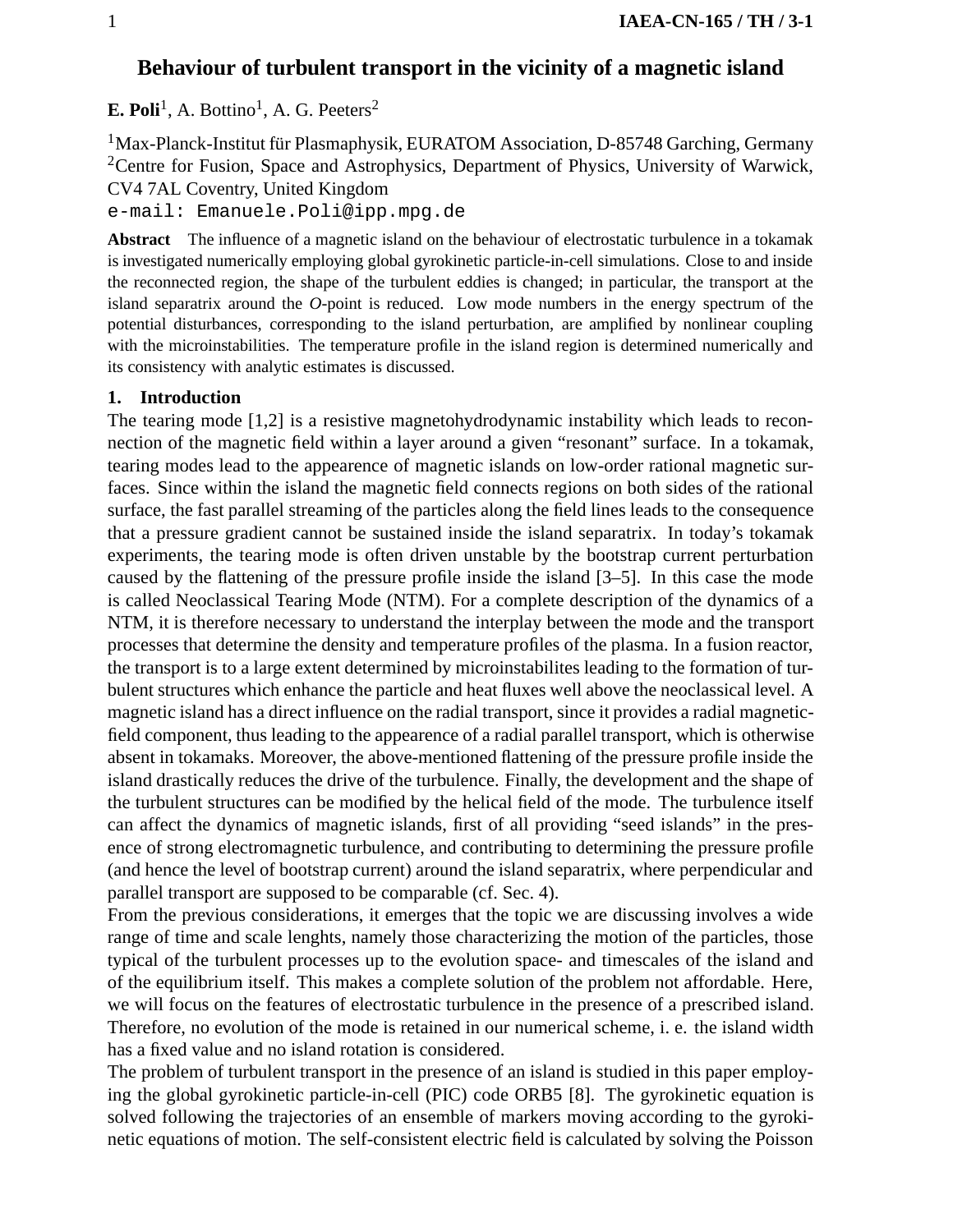equation on a fixed spatial grid. In the simulations presented here, only electrostatic instabilities are considered. In this scheme, the inclusion of an island structure can be performed in a straightforward way by adding a small radial magnetic-field component in the equations of motion, which allows to account for the most important modification of particle orbits [9] (the details are explained in Sec. 2). It is noted that a gyrokinetic approach is needed not only to properly treat the dynamics of the microinstabilities, but also because finite-orbit effects can become essential for small islands and in any case around the separatrix [10,11].

### **2. The numerical scheme**

ORB5 provides a numerical solution to the gyrokinetic equations in the formulation of T. S. Hahm [12]. The distribution function is split into an analytically-known time-independent part  $f_0$  and a perturbation  $\delta f$  which is represented numerically by an ensemble of markers. These markers evolve in time according to the gyrokinetic equations of motion,

$$
\frac{d\mathbf{R}}{dt} = v_{\parallel} \mathbf{b} + \frac{1}{B_{\parallel}^{*}} \left[ \frac{\mu B + v_{\parallel}^{2}}{\Omega_{ci}} \mathbf{b} \times \nabla B - \frac{v_{\parallel}^{2}}{\Omega_{ci}} \mathbf{b} \times (\mathbf{b} \times \nabla \times \mathbf{B}) - \nabla \langle \phi \rangle_{g} \times \mathbf{b} \right],
$$
 (1)

$$
\frac{d\nu_{\parallel}}{dt} = -\mu \left[ \mathbf{b} - \frac{\nu_{\parallel}}{B_{\parallel}^* \Omega_{ci}} \mathbf{b} \times (\mathbf{b} \times \nabla \times \mathbf{B}) \right] \cdot \nabla B \tag{2}
$$

$$
-\frac{q_i}{m_i} \left\{ \mathbf{b} + \frac{v_{\parallel}}{B_{\parallel}^* \Omega_{ci}} \left[ \mathbf{b} \times \nabla B - \mathbf{b} \times (\mathbf{b} \times \nabla \times \mathbf{B}) \right] \right\} \cdot \nabla \langle \phi \rangle_g,
$$
\n
$$
\frac{d\mu}{dt} = 0,
$$
\n(3)

$$
dt = 0,
$$
  
where **R** is the position of the gyrocentre,  $v_{\parallel}$  the velocity component along the magnetic field, **b**

the unit vector along the magnetic field **B**,  $\mu$  the magnetic moment,  $\Omega_{ci}$  the cyclotron frequency,  $\langle \phi \rangle_g$  the perturbed potential (solution of the Poisson equation) averaged over the gyroperiod, *q<sub>i</sub>* and *m<sub>i</sub>* the particle's charge and mass, respectively, and  $B^*_{\parallel} = B + (m_i/q_i)v_{\parallel}$ **b**  $\cdot \nabla \times \mathbf{b}$ . Since along the orbits  $df/dt = 0$ ,  $\delta f$  must obey the equation

$$
\frac{\mathrm{d}(\delta f)}{\mathrm{d}t} = -\frac{\mathrm{d}f_0}{\mathrm{d}t} = -\mathbf{v} \cdot \nabla f_0. \tag{4}
$$

The perturbed potential is obtained as the solution of the Poisson equation

$$
\nabla^2 \phi = 4\pi q_i \left\{ n_e - \int \left[ f + \frac{q_i}{m_i B} (\phi - \langle \phi \rangle) \frac{\partial f}{\partial \mu} \right] \delta(\mathbf{R} + \rho - \mathbf{r}) d^6 \mathbf{Z} \right\},\tag{5}
$$

where  $\rho$  is a vector directed from the gyrocentre to the position of the particle and  $\langle \phi \rangle$  is the flux-surface-averaged potential. The charge connected to each marker is assigned pointwise to a spatial mesh (charge assignment) in order to provide the source term for the Poisson equation. The computation of the gyroaveraged density follows an adaptive procedure, in order to have the same number of sampling points per arclength along the gyro-ring. Once the perturbed gyroaveraged charge density associated with each marker has been projected onto the splines, the equation for the components of the potential on this basis reduces to an algebraic matrix equation.

It should be added that the same spline basis is used to interpolate the radial magnetic-field perturbation, which is initially assigned on a grid.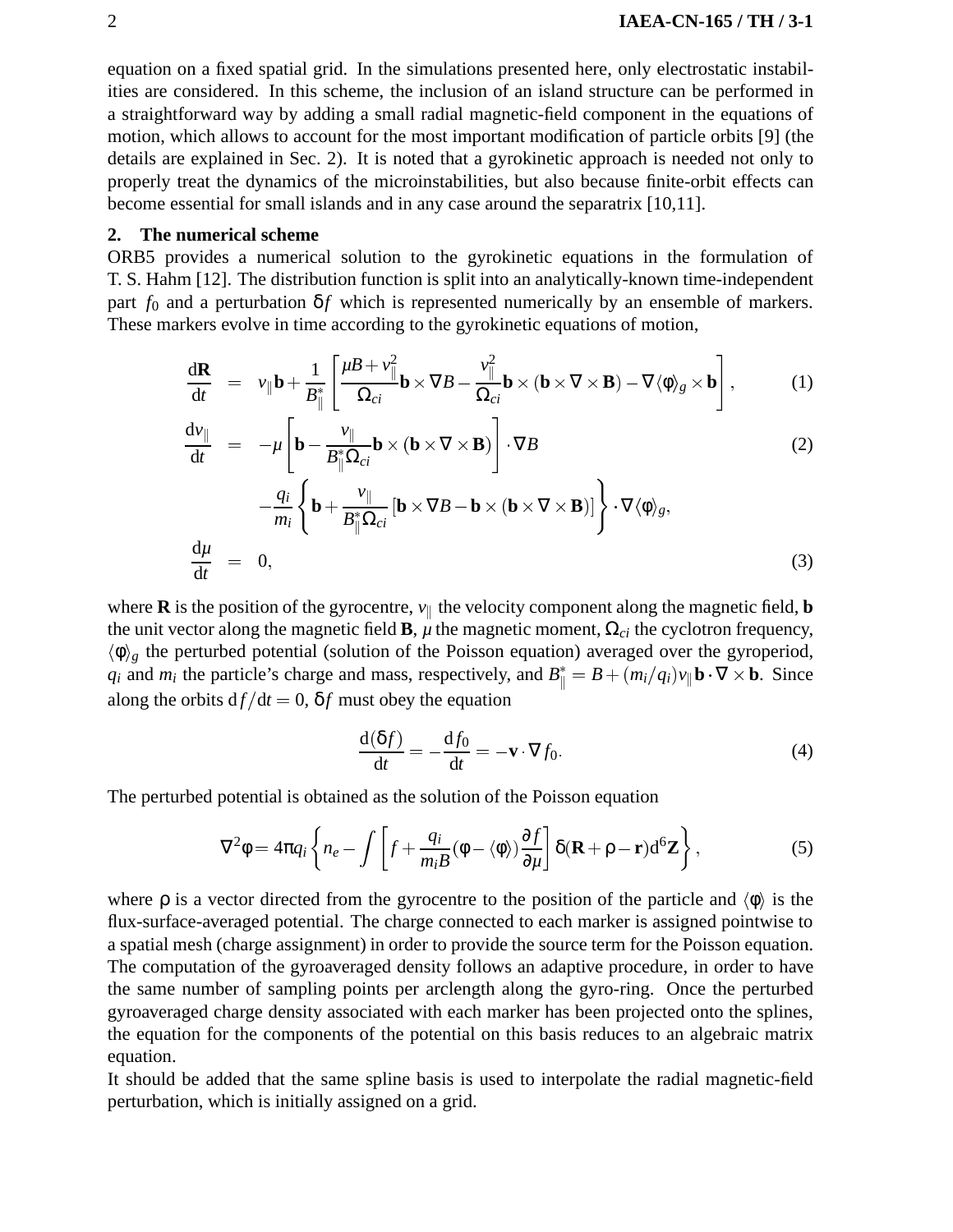

*FIG.* 1: *Left: Typical temperature profile of a numerical simulation at different time slices.* In this simulation, the ratio between the thermal ion banana width w<sub>b</sub> and the island width *W* is about 0.4. Right: the evolution of the normalized inverse gradient length  $R/L_T$ : solid *lines correspond to radial positions around the inner island separatrix, dashed line to the outer separatrix. The lowest curve refers to the centre of the island.*

#### **3. Magnetic islands**

In the presence of a magnetic island, the magnetic field can be represented as

$$
\mathbf{B} = \nabla \psi_t \times \nabla \xi / m + \nabla \varphi \times \nabla \Psi_{\text{he}}, \tag{6}
$$

where  $\psi_t$  is the toroidal flux,  $\xi = m\theta - n\varphi$  is the helical angle ( $\theta$  and  $\varphi$  being the poloidal and toroidal angles, respectively, and *m* and *n* the poloidal and toroidal number characterising the island) and

$$
\Psi_{\text{he}} = \Psi - \frac{\Psi_t}{q_s} + \alpha \cos \xi \tag{7}
$$

is the helical flux (ψ is the poloidal flux and the subscript *s* denotes that a quantity is calculated at the resonant  $(m, n)$  surface). If  $\alpha = 0$ , it is easy to show that Eqs. (6,7) reduce to the usual representation of the magnetic field. The last term of Eq.(7) describes the field perturbation due to the island, which is therefore  $\tilde{\mathbf{B}} = \alpha \nabla \varphi \times \nabla \cos \xi = m \alpha \sin \xi \nabla \theta \times \nabla \varphi$  (here,  $\alpha$  is approximated to be a constant). The new field component is directed along  $\nabla \psi$ . The helical flux introduced in Eq.(7) can be used to label the perturbed magnetic surfaces, as  $\mathbf{B} \cdot \nabla \Psi_{he} = 0$ . The most important consequence for the particle trajectories resulting from the new magnetic-field topology is that the motion parallel to the field includes now a radial component. This has been included in ORB5 by substituting  $\mathbf{b} \to \mathbf{b} + \tilde{\mathbf{b}}$  (where  $\tilde{\mathbf{b}} = \tilde{\mathbf{B}}/B$ ) in the first term of both Eq.(1) and Eq.(2). An important quantity which determines how fast the particles can stream along the island in the ξ-direction is the parallel wavevector  $k_{\parallel}$ , which is proportional to the distance from the rational surface and to the magnetic shear:

$$
k_{\parallel} = \frac{m}{qR} \frac{r - r_s}{L_q} = \frac{\varepsilon_s s_s n}{r_s^2} (r - r_s),
$$
\n(8)

where  $1/L_q = (1/q)dq/dr$  is the inverse length characterizing the safety-factor profile,  $\varepsilon$  is the inverse aspect ratio and *s* the magnetic shear.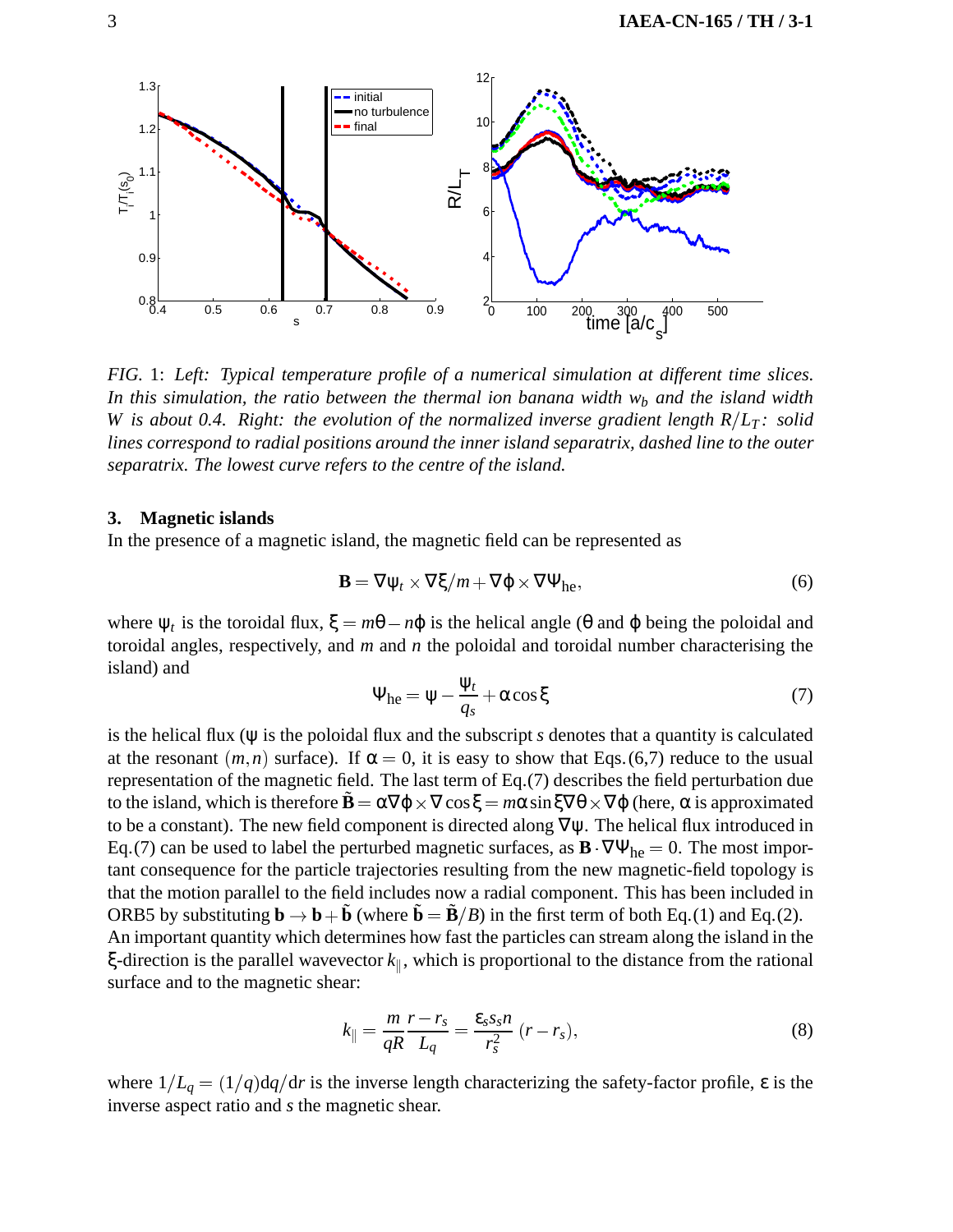

*FIG.* 2: *Time evolution of the energy spectrum for moderate island width (left, only even modes retained) and large island width (right, longer run). On the x-axis is the time and on the y-axis is the toroidal mode number.*

#### **4. Parallel and perpendicular transport close to the island separatrix**

As already pointed out in the Introduction, since the transport along the field lines is much larger than across the field, the pressure profile can be thought to be a function of the perturbed magnetic-flux label  $\Psi_{he}$  introduced above. Under this assumption, the pressure gradient jumps from a finite value to zero when the island separatrix is crossed. However, the ratio between, say, the parallel and perpendicular heat conductivity in a tokamak is indeed very large (up to  $\chi_{\parallel}/\chi_{\perp} \approx 10^9 - 10^{10}$ ) but finite. As a consequence, a boundary layer appears around the island separatrix, along which the heat is transported from one side of the rational surface to the other [6,7]. The features of this process have been investigated solving the steady-state heat diffusion equation [6]

$$
\chi_{\parallel} \nabla_{\parallel}^2 T + \chi_{\perp} \nabla_{\perp}^2 T = 0, \tag{9}
$$

or, alternatively,<sup>1</sup> the kinetic equation [7]

$$
v_{\parallel} \nabla_{\parallel} f = D_{\perp} \nabla^2 f. \tag{10}
$$

The critical width  $w_c$  in which parallel and perendicular transport compete is obtained by equating the two terms of the previous equations. Thus in Eq. (9) we can estimate  $\chi_{\parallel} k_{\parallel}^2 \sim$  $\chi_{\perp}/w_c^2$ , and assuming  $r - r_s \sim w_c$  in Eq. (8), the scaling for  $w_c$  turns out to be  $w_c/r \sim$  $(\chi_{\perp}/\chi_{\parallel})^{1/4}(1/\epsilon_{s}s_{s}n)^{1/2}$ . The corresponding estimate derived from Eq. (10), namely  $w_c \sim$  $(D_\perp/k_\parallel v_{\rm th})^{1/2}$ , can be reduced to the above if a parallel diffivity  $D_\parallel \sim v_{\rm th}/k_\parallel$  is introduced (see footnote) and again taking  $r - r_s \sim w_c$  in Eq.(8). In the transition layer, the temperature is not a flux-surface function. The heat is found to be transported along the layer and to flow across the rational surface near the *X*-point [6]. The analysis of [7], moreover, predicts that the jump ∆*f* of the distribution function on both sides of the island should be proportional to the gradient  $df/dr$  at the island separatix, the proportionality factor being given by the width of the critical layer  $w_c \simeq \sqrt{\chi_{\perp}/k_{\parallel}v_{\text{th}}}$ .

In the next section, these picture is compared with the results of direct numerical simulations of turbulent transport. It has to be stressed that, in both approaches, the dependence of the

<sup>&</sup>lt;sup>1</sup>It is noted that replacing conduction by convection, i. e. approximating in Eq.(9) the term  $\chi_{\parallel} \nabla_{\parallel}^2 T$  with  $v_{\parallel} \nabla_{\parallel} T$ (which is in turn equivalent to estimating  $\chi_{\parallel} \sim v_{\text{th}}/k_{\parallel}$  [6]) one obtains an equation of the same form as Eq.(10).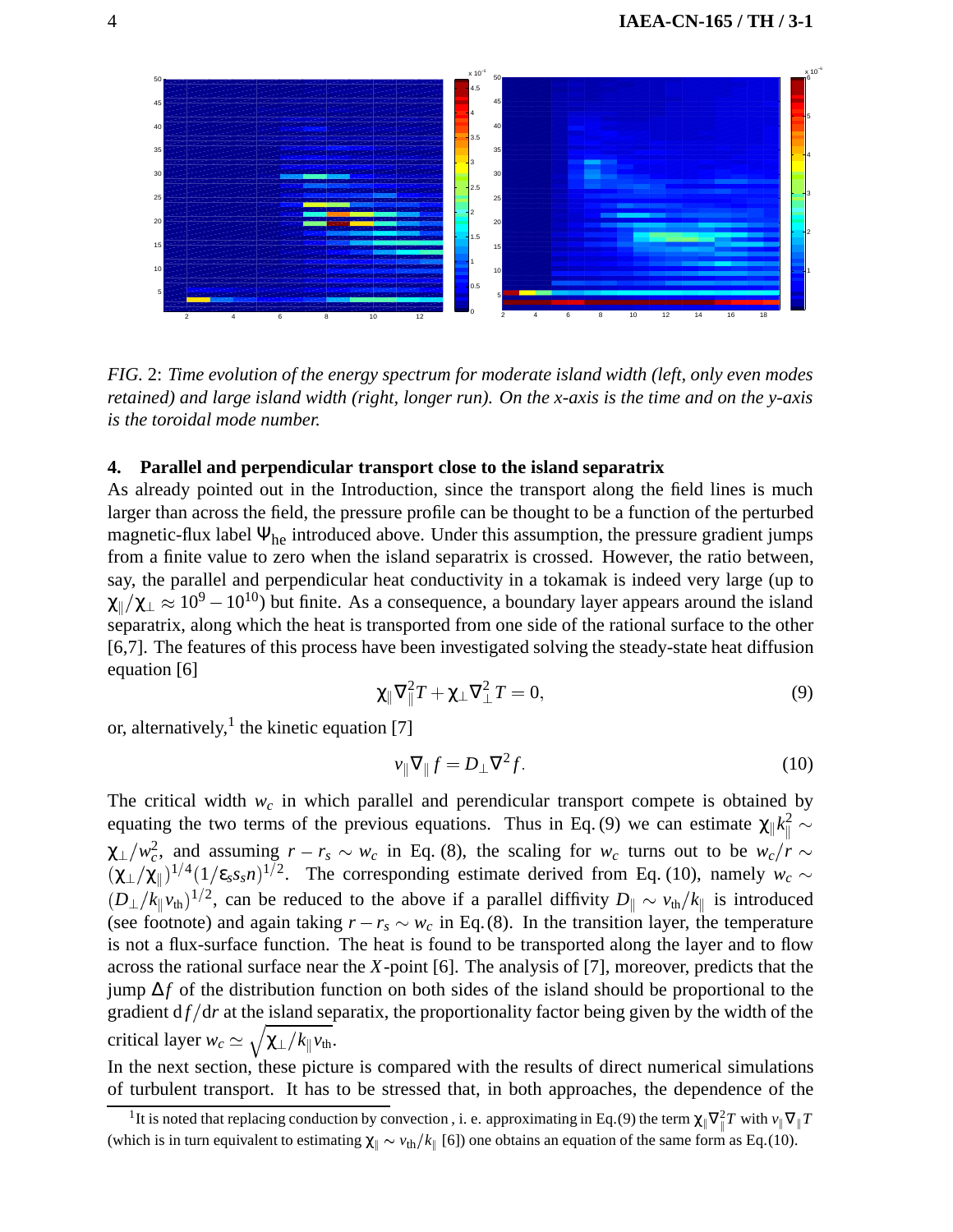perpendicular (heat) diffusion coefficient on the radial coordinate  $\psi$  and on the helical angle along the island ξ has been neglected, in order to obtain an analytic solution of the starting equation.

### **5. Numerical results**

The numerical simulations presented in this section have been performed for a tokamak with circular concentric flux surfaces, major radius  $R_0 = 3.3$  m and minor radius  $a = 0.47$  m. A flat density gradient is considered, the turbulent transport being caused by an electrostatic Ion-Temperature-Gradient (ITG) instability. As the proper computation of the flux-averaged ("zonal") potential with adiabatic electrons becomes extremely difficult in ORB5 if a magnetic island is present, the results presented here do not include zonal flows. No sources are present, so that the temperature profile relaxes according to the level of the heat flux. In order to avoid a too fast relaxation and ensure a "quasi-stationary" turbulent phase, a pretty small value of the normalized gyroradius  $\rho_{\star} \equiv \rho/a = 1/320$  has been taken. As this corresponds to a pretty low value for the ion temperature, the ion streaming along the island is not very fast. Typical values of  $\chi_{\parallel}/\chi_{\perp}$  are therefore<sup>2</sup> in the range  $10^6 - 10^7$ .

Since the initial temperature profile is a function of the constant unperturbed flux  $\psi$ , the turbulence is switched off in the inital phase of each run to allow the markers to move along the perturbed field lines, thus flattening the temperature profile in the island. During this phase, the temperature gradient increases outside the island because the flux surfaces are "compressed" with respect to the unperturbed equilibrium (without island). Subsequently, under the influence of turbulent transport the temperature gradient decreases, particularly fast at the end of the linear phase (overshoot). At the end of the run, a phase with almost constant temperature gradient in the island region is observed. An example of this evolution is shown in Fig. 1.



*FIG.* 3: *Normalized inverse gradient length*  $R/L_T$  *and the*  $\mathbf{E} \times \mathbf{B}$  *heat flux, as a function of the radial coordinate*  $s = \sqrt{\psi}$  *and of the helical angle*  $\xi/2\pi$ , *during the phase with fully-developed turbulence.*

First of all, the numerical results concerning the development of the turbulence in the island region are discussed. An analysis of the energy spectrum of the turbulence shows that moving from the linear to the nonlinear phase the spectrum exhibits an inverse cascade to smaller mode numbers. In our simulations with a (3,2) island, even toroidal numbers (multiples of the island mode number) are found to dominate with respect to the odd ones for large island widths

<sup>&</sup>lt;sup>2</sup>Here, according to Ref. [6], we estimate  $\chi_{\parallel} \sim v_{\text{th}}/k_{\parallel}$ , see Sec. 4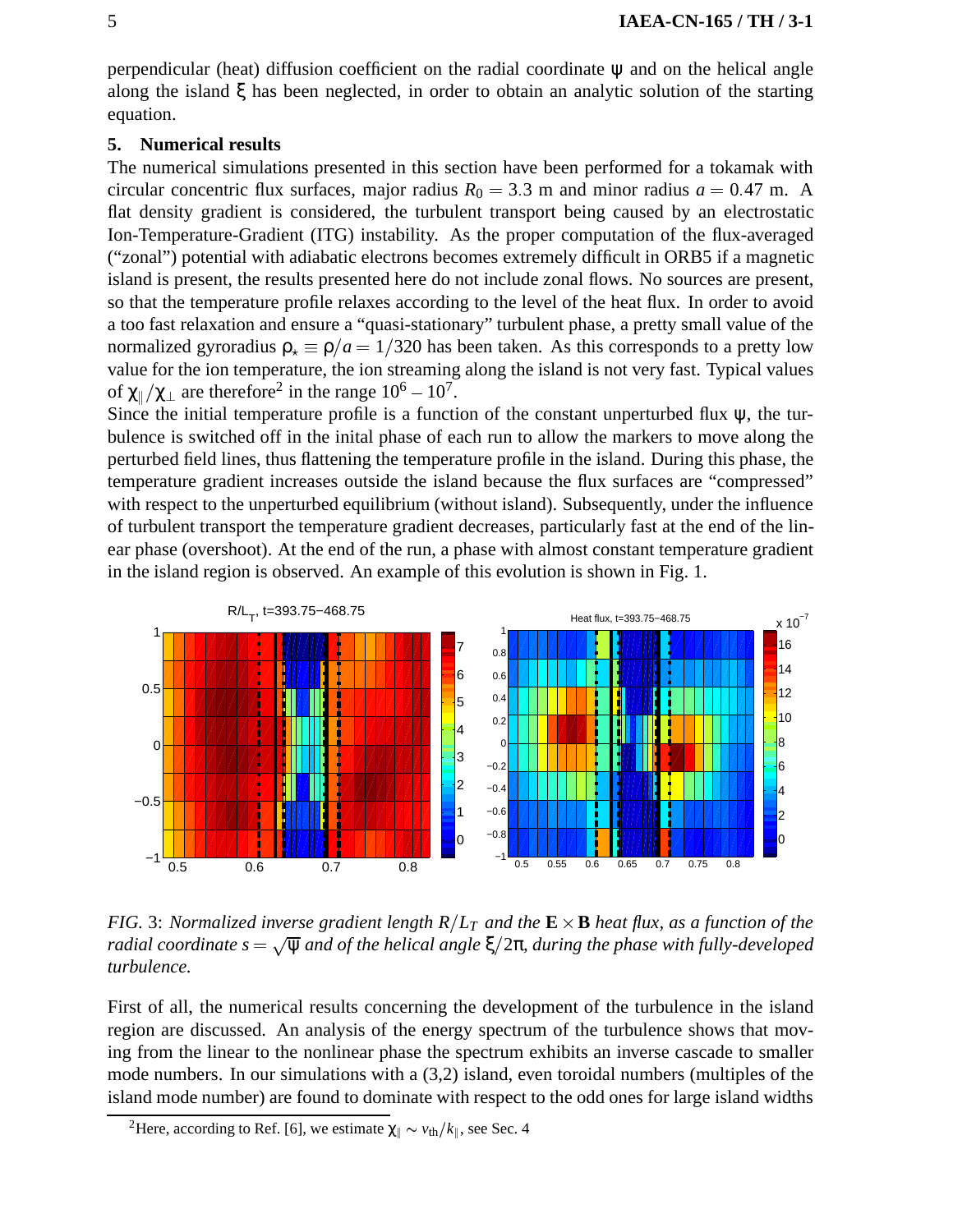(cf. Fig. 2). Moreover, the low-*n* island modes are amplified through nonlinear coupling with the turbulent modes. In our runs, seed  $n = 2$ -harmonics arise during the turbulence-free phase of the run mentioned above; under experimental conditions, in general, the low-*n* potential associated to the island rotation with respect to the plasma can interact nonlinearly with the fluctuating field of the microinstabilities. An analysis of the heat fluxes in the island region reveals that the  $\mathbf{E} \times \mathbf{B}$  transport is stronger for values of  $\xi$  corresponding to the island *O*-point, where the flux surfaces are closer to each other and the temperature gradient is therefore higher. However, this is true only up to a given distance from the island. Close the separatrix, the largest fluxes are found in the *X*-point region and the transport around the *O*-point is reduced. This result, which is found in both the linear and in the nonlinear phase, can be explained by the fact that the turbulent  $\mathbf{E} \times \mathbf{B}$  eddies can develop across the resonant surface at the *X*-point position, whereas it seems that they are broken across the separatrix in the *O*-point region (cd. Fig. 4).



*FIG.* 4: *Breaking of the eddies near the separatrix and their deformation inside the island.*

In other words, cross-surface transport can apparently occur without undergoing the process of crossing the separatrix at the *O*-point and passing the rational surface at the *X*-point [6]. This can have an impact on the shape of the temperature profile across the island (see below). In the presence of zonal flows, the impact of elongated vortices across the *X*-point, however, could become less important.

In the simulations, the ratio between the radial  $\mathbf{E} \times \mathbf{B}$  flux

$$
q_E = \int \frac{mv^2}{2} v_E \, \delta f \, \mathrm{d}^3 \mathbf{v}
$$

and the radial component of the parallel flux along the perturbed field lines

$$
q_{\parallel,r} = \int \frac{mv^2}{2} \, v_{\parallel} \tilde{b} \, \delta f \, \mathrm{d}^3 \mathbf{v}
$$

is calculated. As expected, inside the island separatrix there is a layer where these fluxes are of the same size. Depending on the strength of the turbulence, the ratio  $q_E/q_{\parallel,r}$  can be above or below one. It is interesting to note that in the very centre of the island, this ratio can be one or two order of magnitude higher than at the separatrix. In the island centre, the parallel transport becomes less and less effective, since  $k_{\parallel}$  is proportional to the distance from the rational surface, whereas turbulent structures can in some case reach the *O*-point or be transported there by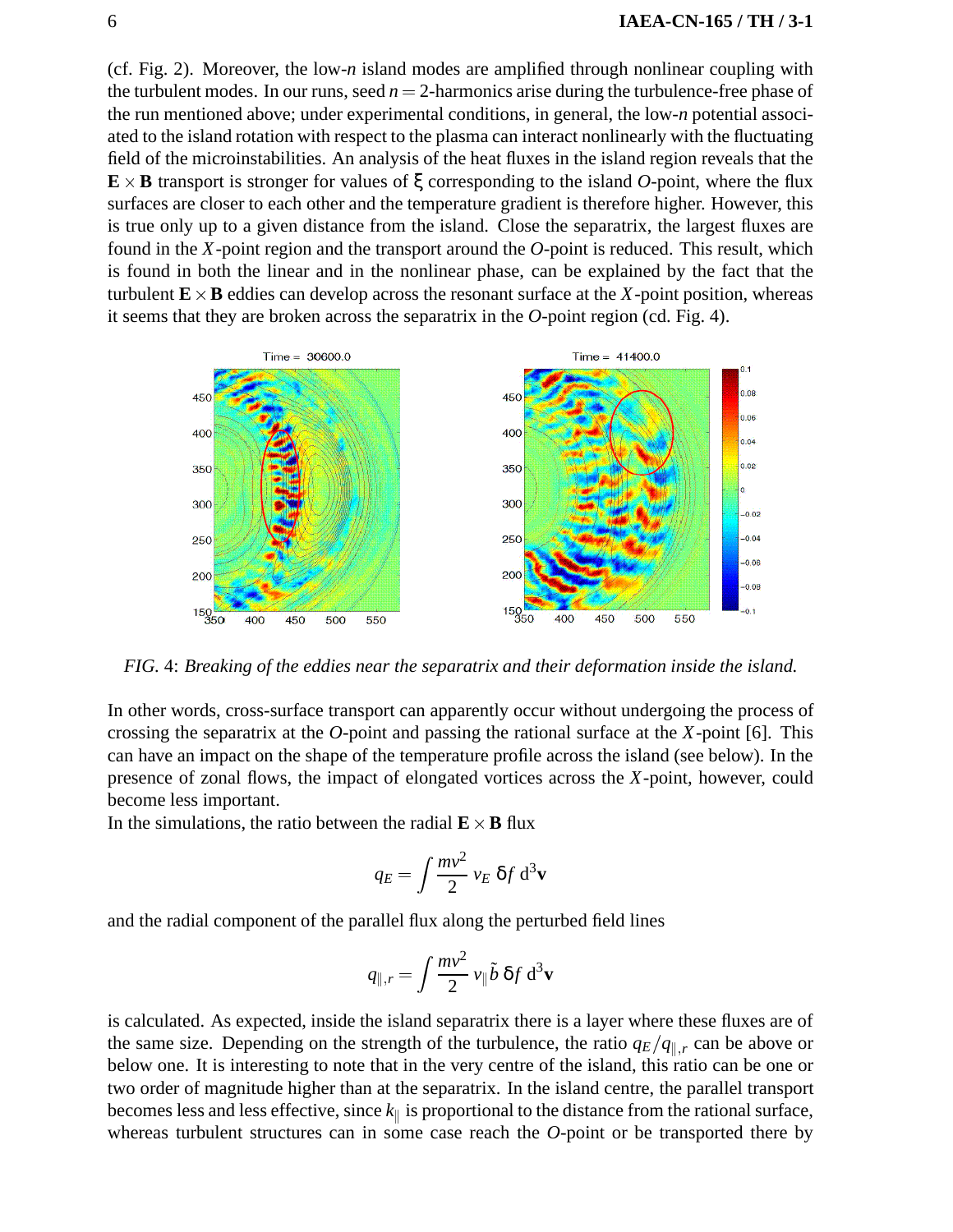

*FIG.* 5: *Perpendicular thermal conductivity in gyro-Bohm units in the nonlinear phase for two different value of the initial logarithmic temperature gradient. The highest values are attained inside the island, since the temperature gradient is much smaller there. Coordinates as in Fig. 3.*

the diamagnetic rotation of the instability. In any case,  $q_E/q_{\parallel,r}$  can change significantly as a consequence of small variations of the background gradients.

The behaviour of the temperature profile in the numerical simulations is in qualitative agreement with the prediction obtained from an analytic solution [6] of the equation  $\nabla \cdot \mathbf{q} = 0$  summarized in Sec. 4. The width of this transition layer seems to be smaller than in the analytic estimate, probably because of the reduction of the *O*-point fluxes mentioned above. The suggested proportionality between the jump ∆*T* of the temperature profile on both sides of the island and the gradient  $d/dr$  at the island separatrix [7] is not confirmed by the simulations, where the product *w<sub>c</sub>* d*T*  $/dr$  is found to increase faster than  $\Delta T$  if the temperature gradient is increased. One possible explanation for the results reported above, which contradict analytic estimates, is that the assumption of uniform heat conductivity is not verified in the simulations. Close to the island separatrix,  $\chi_{\perp}$  displays a strong variation as a function of the radius and in particular of the helical angle, see Fig. 5. Moreover,  $\chi_{\perp,X}$  and  $\chi_{\perp,O}$  vary differently depending on plasma parameters, partcularly on the temperature gradient. Here,  $\chi_{\perp}$  is calculated as the ratio between the  $\mathbf{E} \times \mathbf{B}$  heat flux and the local ( $\xi$ -dependent) temperature gradient.

## **6. Conclusions**

PIC codes allow a conceptually straightforward implementation of a magnetic island through a modification of the equations of motion which take into account the presence of a (small) radial component of the magnetic field. In the simulations presented here, where adiabatic electrons were assumed and zonal flows were excluded, the temperature profile as determined by the turbulent transport is in qualitative agreement with the analytic predictions: the temperature is flat inside a sufficiently large island, is a flux function well outside it, with a transition layer located at the island separatrix. The detailed structure of this transition layer, however, is connected to the behaviour of the turbulence in the island region. In particular, the value of the thermal diffusivity is found to vary significantly in both the radial and the helical direction. It has been shown that when elongated eddies are present in the *X*-point region, a large part of the crosssurface transport takes place there. In many circumstances, the transport across the *O*-point region seems to be suppressed. The verification of the results presented here in the presence of zonal flows, employing kinetic electrons, is under development.